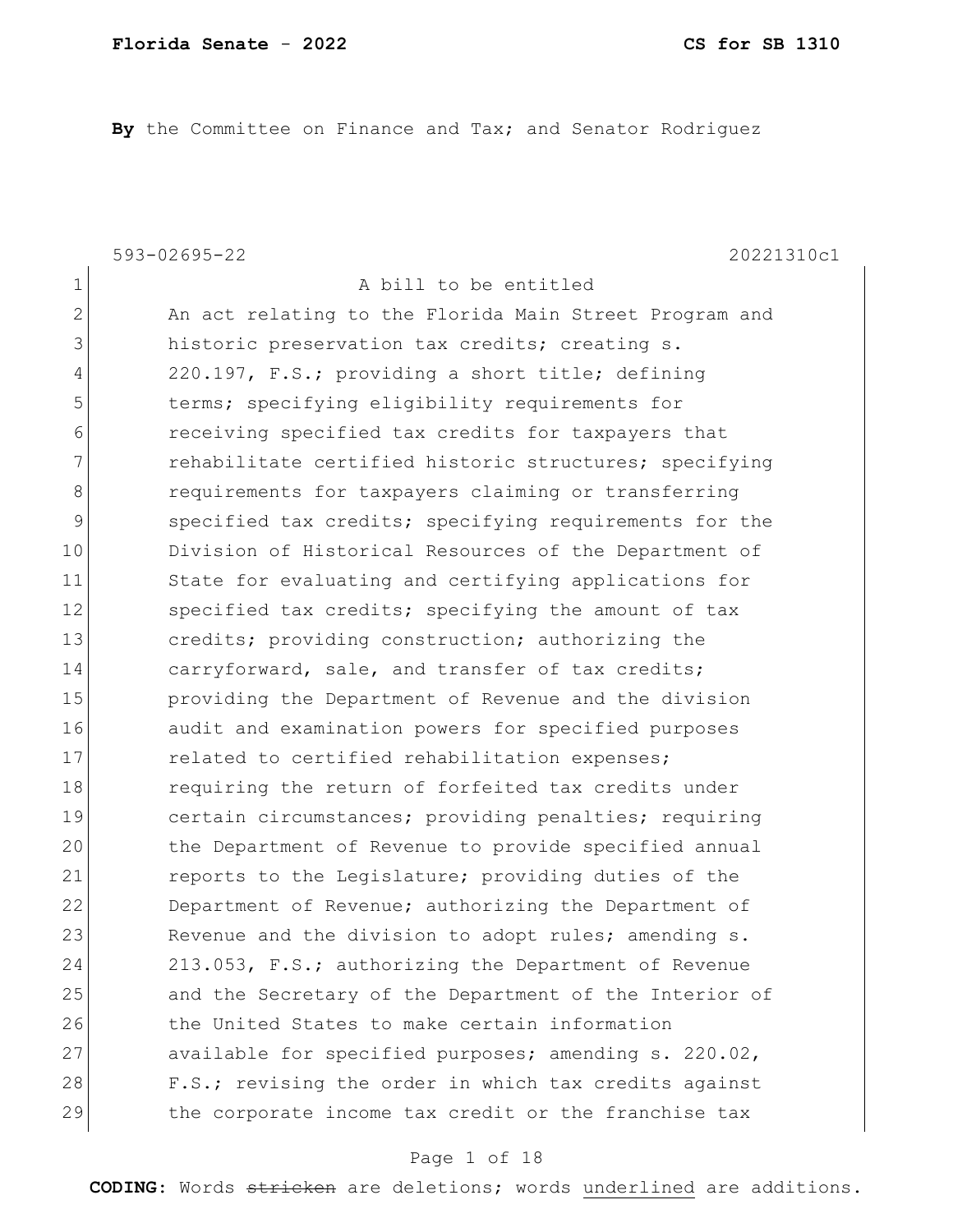|    | 593-02695-22<br>20221310c1                                       |
|----|------------------------------------------------------------------|
| 30 | are applied; amending s. 220.13, F.S.; revising the              |
| 31 | definition of the term "adjusted federal income";                |
| 32 | amending s. 624.509, F.S.; revising the order in which           |
| 33 | credits and deductions against the insurance premium             |
| 34 | tax are applied; authorizing the Department of Revenue           |
| 35 | to adopt emergency rules to implement certain                    |
| 36 | provisions; providing for expiration of that                     |
| 37 | authority; providing applicability; providing an                 |
| 38 | effective date.                                                  |
| 39 |                                                                  |
| 40 | WHEREAS, historic revitalization creates highly paid local       |
| 41 | construction jobs, and                                           |
| 42 | WHEREAS, historic rehabilitation increases the value of          |
| 43 | buildings and results in a growing state and local tax base, and |
| 44 | WHEREAS, historic revitalization boosts heritage tourism         |
| 45 | and creates thriving downtowns that are attractive to main       |
| 46 | street businesses, and                                           |
| 47 | WHEREAS, reusing historic buildings creates affordable           |
| 48 | spaces for small business incubation, and                        |
| 49 | WHEREAS, repurposing historic buildings saves resources and      |
| 50 | activates vacant spaces, and                                     |
| 51 | WHEREAS, historic rehabilitation projects leverage               |
| 52 | significant private investment, and                              |
| 53 | WHEREAS, leveraging state tax incentives increases the           |
| 54 | effectiveness of federal Historic Preservation Tax Incentives    |
| 55 | and the Opportunity Zones Program to encourage the historic      |
| 56 | preservation of existing buildings, and                          |
| 57 | WHEREAS, an increase in rehabilitation activity occurs when      |
| 58 | a state incentive is combined with federal Historic Preservation |
|    | Page 2 of 18                                                     |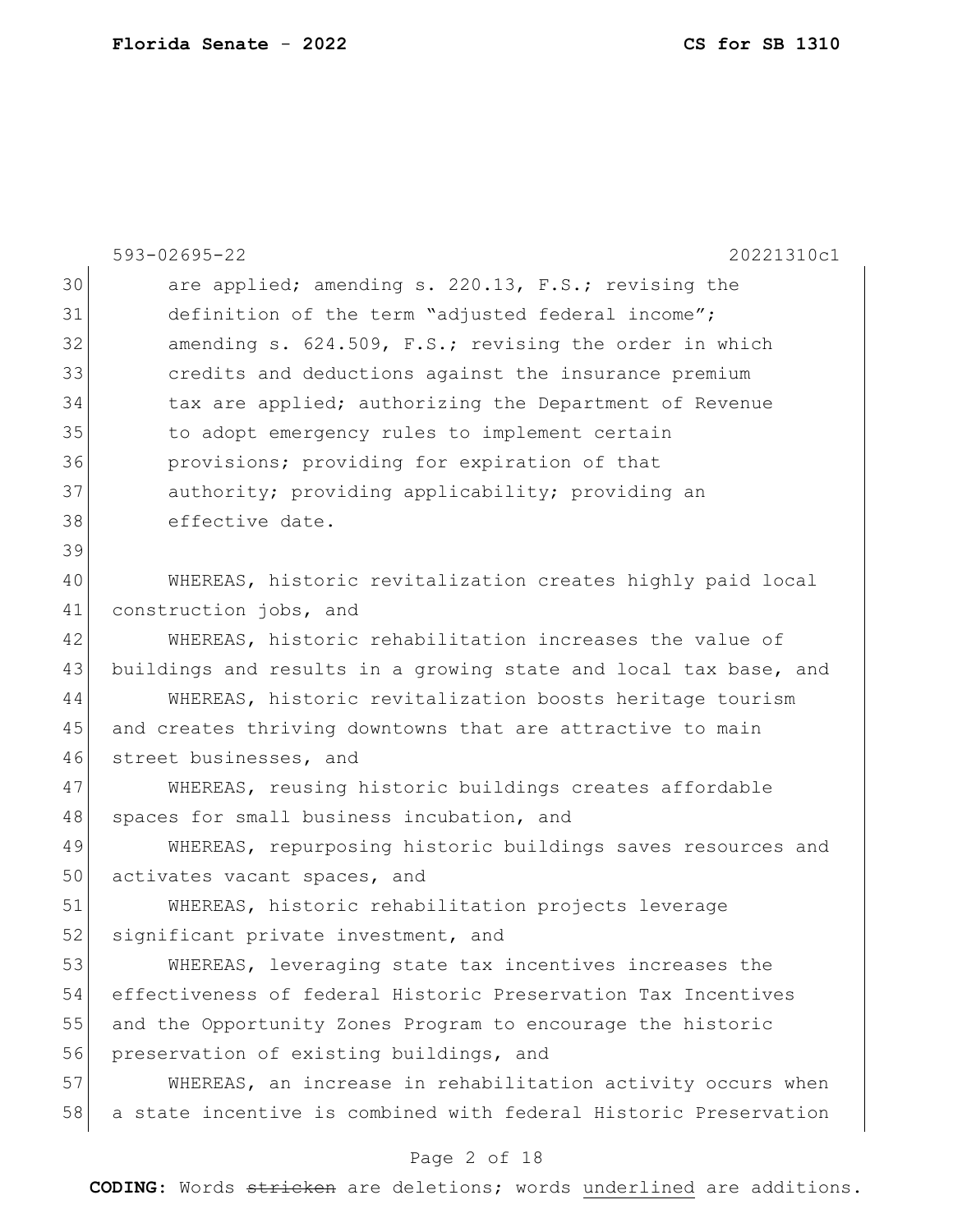|    | $593 - 02695 - 22$<br>20221310c1                                 |
|----|------------------------------------------------------------------|
| 59 | Tax Incentives, and                                              |
| 60 | WHEREAS, many historic buildings in this state need safety       |
| 61 | upgrades and other improvements that require both public and     |
| 62 | private investment to return these buildings as assets of their  |
| 63 | local communities, NOW, THEREFORE,                               |
| 64 |                                                                  |
| 65 | Be It Enacted by the Legislature of the State of Florida:        |
| 66 |                                                                  |
| 67 | Section 1. Section 220.197, Florida Statutes, is created to      |
| 68 | read:                                                            |
| 69 | 220.197 Main Street Historic Tourism and Revitalization          |
| 70 | Act; tax credits; reports.-                                      |
| 71 | (1) SHORT TITLE. - This act may be cited as the "Main Street     |
| 72 | Historic Tourism and Revitalization Act."                        |
| 73 | (2) DEFINITIONS. - As used in this section, the term:            |
| 74 | (a) "Accredited Main Street Program" means an active             |
| 75 | Florida Main Street Program or the Orlando Main Streets program, |
| 76 | provided that such program meets the Main Street America         |
| 77 | accreditation standards. An Accredited Main Street Program must: |
| 78 | 1. Have broad-based community support for the commercial         |
| 79 | district revitalization process with strong support from the     |
| 80 | public and private sectors.                                      |
| 81 | 2. Have a developed vision and mission statement relevant        |
| 82 | to community conditions and to Main Street America's             |
| 83 | organizational stage.                                            |
| 84 | 3. Have a comprehensive Main Street America work plan.           |
| 85 | 4. Possess a historic preservation ethic.                        |
| 86 | 5. Have an active board of directors and committees.             |
| 87 | 6. Have an adequate operating budget.                            |

# Page 3 of 18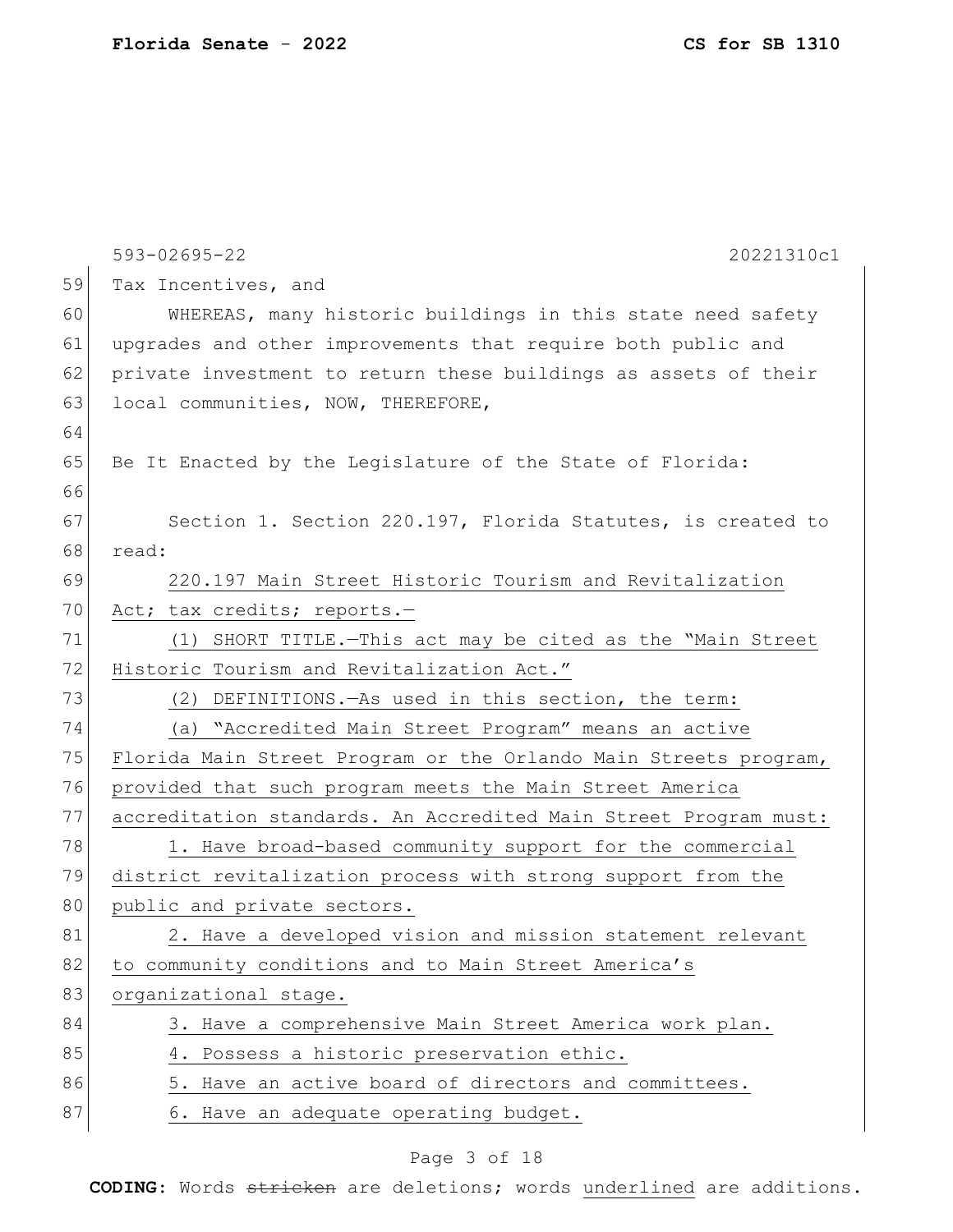| CS for SB 1310 |  |
|----------------|--|
|----------------|--|

|     | 593-02695-22<br>20221310c1                                       |
|-----|------------------------------------------------------------------|
| 88  | 7. Have a paid professional program manager.                     |
| 89  | 8. Conduct a program of ongoing training for staff and           |
| 90  | volunteers.                                                      |
| 91  | 9. Report key statistics.                                        |
| 92  | 10. Be a current member of Main Street America.                  |
| 93  | (b) "Certified historic structure" means a building and its      |
| 94  | structural components as defined in 36 C.F.R. s. 67.2 which is   |
| 95  | of a character subject to the allowance for depreciation         |
| 96  | provided in s. 167 of the Internal Revenue Code of 1986, as      |
| 97  | amended, and which is:                                           |
| 98  | 1. Individually listed in the National Register of Historic      |
| 99  | Places; or                                                       |
| 100 | 2. Located within a registered historic district and             |
| 101 | certified by the United States Secretary of the Interior as      |
| 102 | being of historic significance to the registered historic        |
| 103 | district as set forth in 36 C.F.R. s. 67.2.                      |
| 104 | (c) "Certified rehabilitation" means the rehabilitation of       |
| 105 | a certified historic structure that the United States Secretary  |
| 106 | of the Interior has certified to the United States Secretary of  |
| 107 | the Treasury as being consistent with the historic character of  |
| 108 | the certified historic structure and, if applicable, consistent  |
| 109 | with the registered historic district in which the certified     |
| 110 | historic structure is located as set forth in 36 C.F.R. s. 67.2. |
| 111 | (d) "Division" means the Division of Historical Resources        |
| 112 | of the Department of State.                                      |
| 113 | (e) "Florida Main Street Program" means a statewide              |
| 114 | historic preservation-based downtown revitalization assistance   |
| 115 | program created, maintained, and administered by the division    |
| 116 | under s. 267.031(5).                                             |

# Page 4 of 18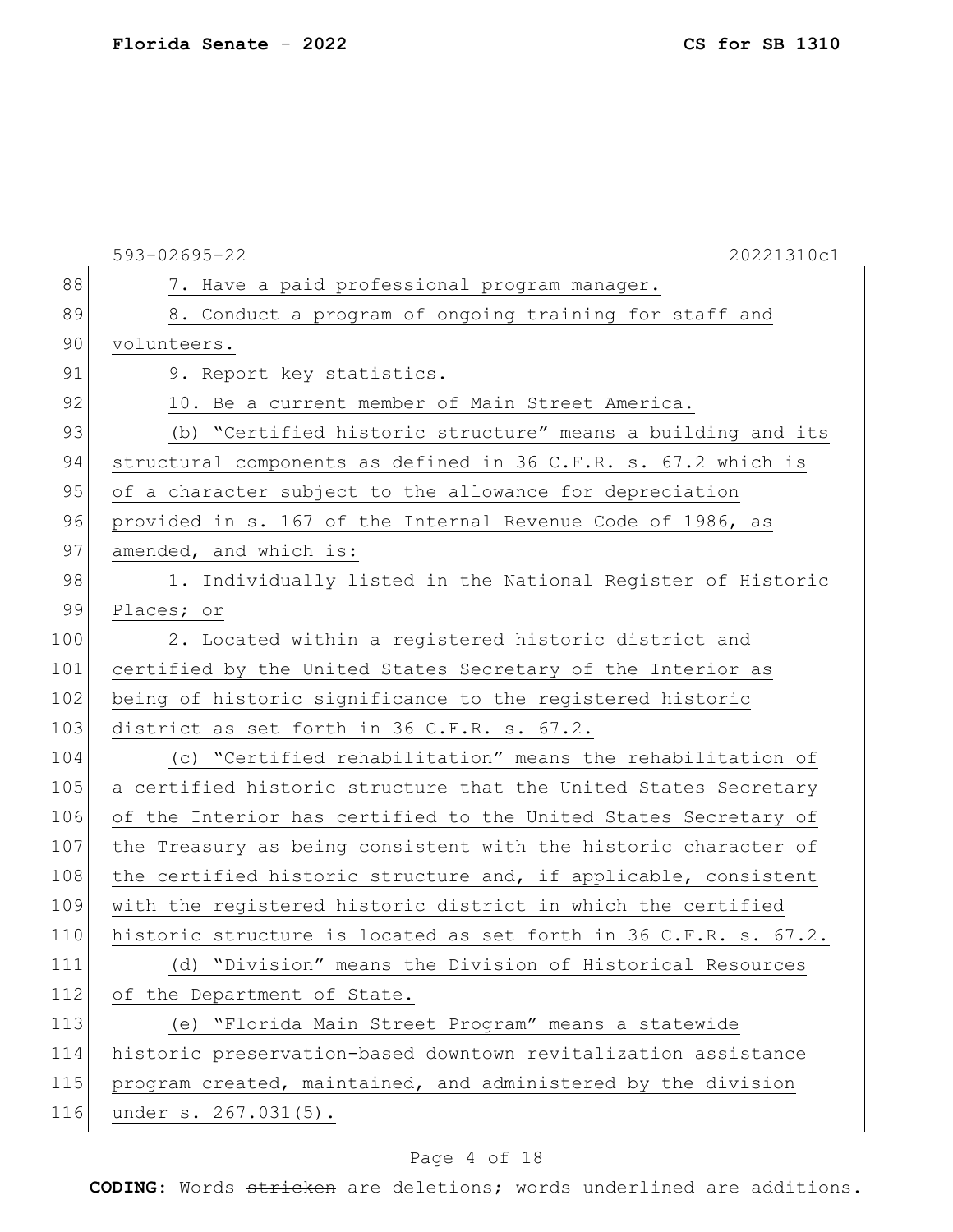593-02695-22 20221310c1 117 (f) "Local program area" means the specific geographic area 118 in which an Accredited Main Street Program is conducted as 119 approved and maintained by the division or in which the Orlando 120 Main Streets program is conducted. 121 (g) "Long-term leasehold" means a leasehold in a 122 nonresidential real property for a term of 39 years or more or a 123 leasehold in a residential real property for a term of 27.5 124 years or more. 125 (h) "Main Street America" means a national network of 126 grassroots organizations revitalizing historic downtown areas 127 under the leadership of the National Main Street Center, Inc., a 128 | subsidiary of the National Trust for Historic Preservation. 129 (i) "National Register of Historic Places" means the list 130 of historic properties significant in American history, 131 architecture, archeology, engineering, and culture maintained by 132 the United States Secretary of the Interior as authorized in 54 133 U.S.C. s. 3021. 134 (j) "Orlando Main Streets" means a historic preservation-135 based district revitalization program administered by the City 136 of Orlando. 137 (k) "Qualified expenses" means rehabilitation expenditures 138 qualifying for the credit under 26 U.S.C. s. 47 incurred in this 139 state. 140 (l) "Registered historic district" means a district listed 141 in the National Register of Historic Places or a district: 142 1. Designated under general law or local ordinance and 143 certified by the United States Secretary of the Interior as 144 meeting criteria that will substantially achieve the purposes of 145 preserving and rehabilitating buildings of historic significance

### Page 5 of 18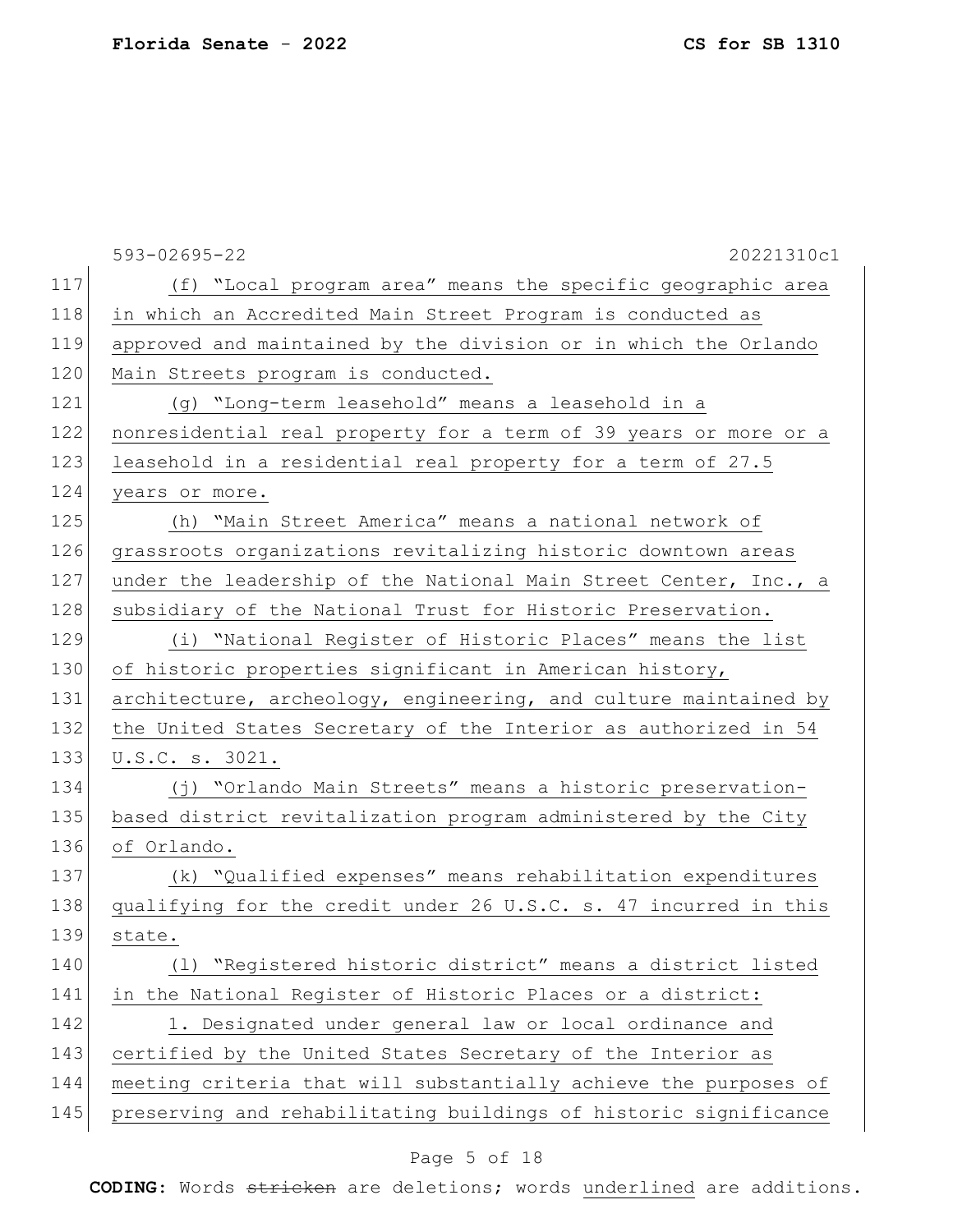593-02695-22 20221310c1 146 to the district; and 147 2. Certified by the United States Secretary of the Interior 148 as meeting substantially all of the requirements for listing a 149 district in the National Register of Historic Places. 150 (3) ELIGIBILITY FOR TAX CREDIT.—For taxable years beginning 151 on or after January 1, 2023, there is allowed a credit against 152 any tax due for a taxable year under this chapter after the 153 application of any other allowable credits by the taxpayer. 154 (a) To claim and receive a tax credit under this section, a 155 taxpayer must apply to the division for a tax credit for 156 qualified expenses in the amount and under the conditions and 157 limitations provided in this section against the tax due for a 158 taxable year under this chapter and must provide the division 159 with all of the following: 160 1. Documentation showing that: 161 a. The rehabilitation is a certified rehabilitation; 162 b. The structure is a certified historic structure, is 163 income-producing, is located within this state, and is 164 rehabilitated and placed in service on or after January 1, 2023; 165 c. The taxpayer had an ownership or a long-term leasehold 166 interest in the certified historic structure in the year during 167 which the certified historic structure was placed into service 168 after the certified rehabilitation was completed; 169 d. The total amount of qualified expenses incurred in 170 rehabilitating the certified historic structure exceeded  $$5,000$ ; 171 e. The qualified expenses were incurred in this state; and 172 f. The taxpayer received a tax credit for the qualified 173 expenses under 26 U.S.C. s. 47. 174 2. An official certificate of eligibility from the

### Page 6 of 18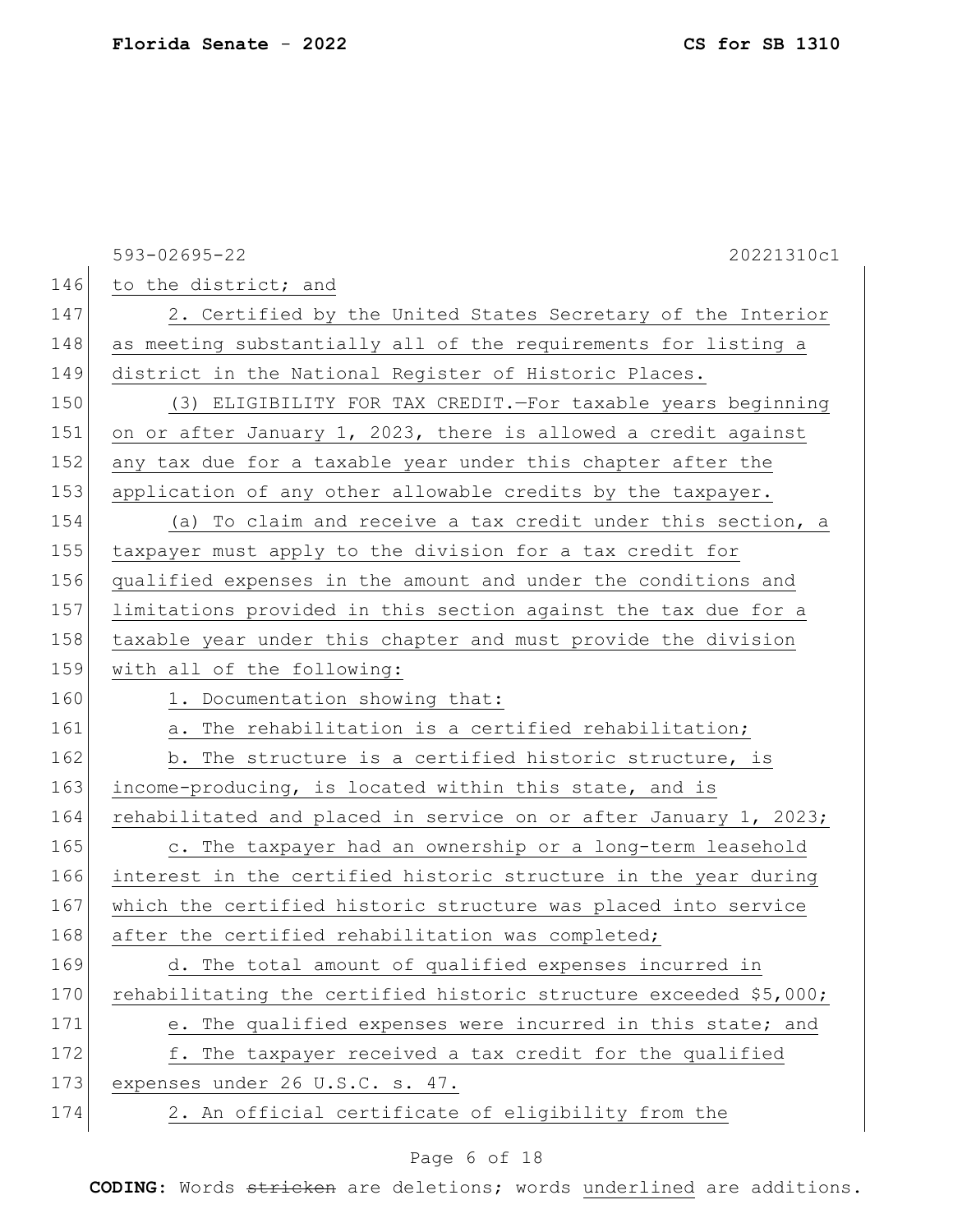593-02695-22 20221310c1 175 division, signed by the State Historic Preservation Officer or 176 the Deputy State Historic Preservation Officer, attesting that 177 the project has been approved by the National Park Service and 178 confirming that the project is located within a local program 179 area. 180 3. National Park Service Form 10-168c (Rev. 2019), titled 181 "Historic Preservation Certification Application–Part 3-Request 182 for Certification of Completed Work," or a similar form, signed 183 by an officer of the National Park Service, attesting that the 184 completed rehabilitation meets the United States Secretary of 185 the Interior's Standards for Rehabilitation and is consistent 186 with the historic character of the property and, if applicable, 187 the district in which the completed rehabilitation is located. 188 The form may be obtained through the National Park Service. 189 4. An identification of the dates during which the 190 certified historic structure was rehabilitated, the date the 191 certified historic structure was placed in service after the 192 certified rehabilitation was completed, and evidence that the 193 certified historic structure was placed in service after the 194 certified rehabilitation was completed. 195 5. A list of total qualified expenses incurred by the 196 taxpayer in rehabilitating the certified historic structure. For 197 certified rehabilitations with qualified expenses that exceed 198 \$750,000, the taxpayer must submit an audited cost report issued 199 by a certified public accountant which itemizes the qualified 200 expenses incurred in rehabilitating the certified historic 201 structure. A taxpayer may submit an audited cost report issued 202 by a certified public accountant which was created for purposes 203 of applying for a federal historic rehabilitation tax credit and

### Page 7 of 18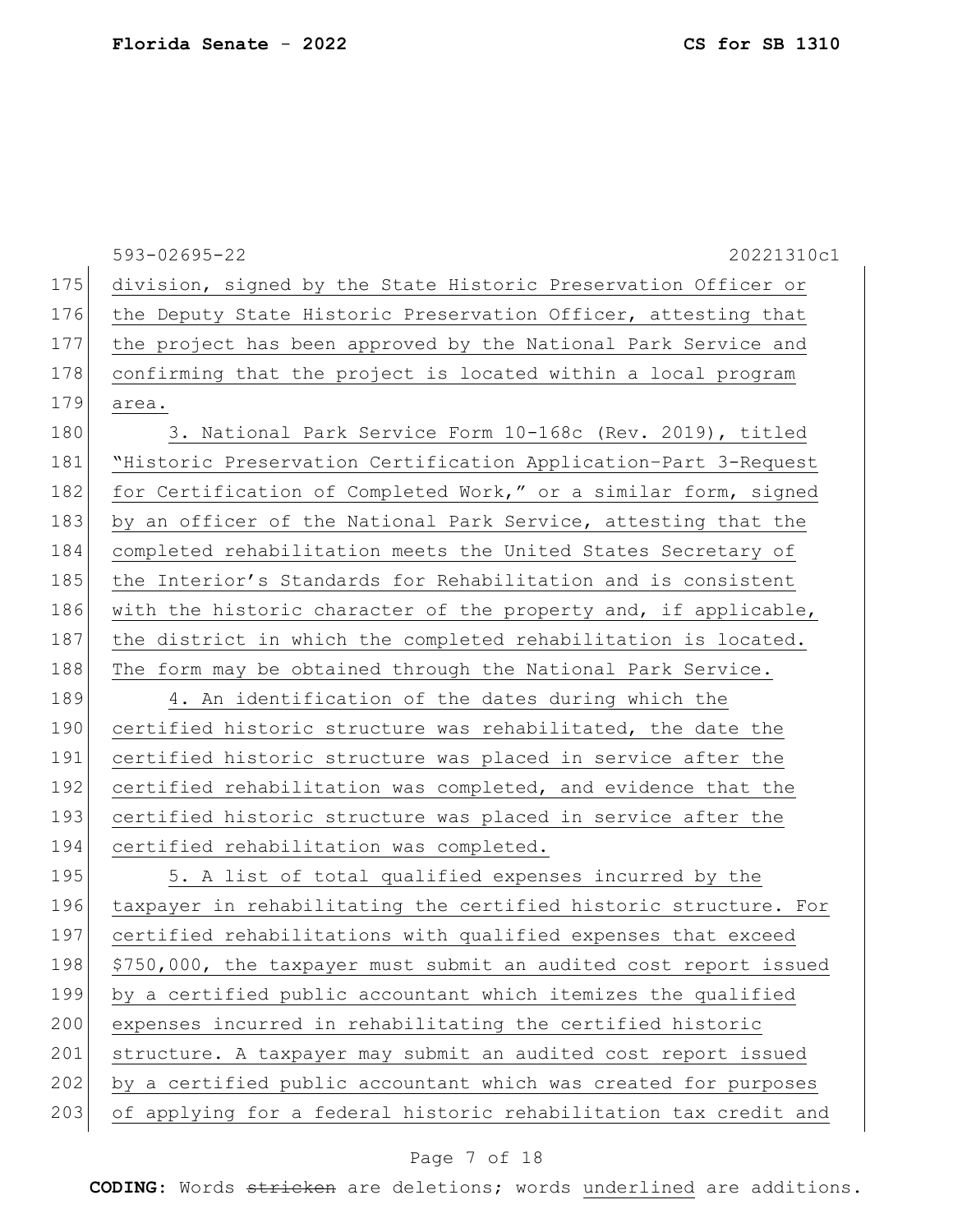|     | 593-02695-22<br>20221310c1                                       |
|-----|------------------------------------------------------------------|
| 204 | which includes all of the qualified expenses incurred in         |
| 205 | rehabilitating the certified historic structure.                 |
| 206 | 6. An attestation of the total qualified expenses incurred       |
| 207 | by the taxpayer in rehabilitating the certified historic         |
| 208 | structure.                                                       |
| 209 | 7. The information required to be reported by the                |
| 210 | department in subsection (8) to enable the department to compile |
| 211 | its annual report.                                               |
| 212 | (b) Within 60 days after receipt of the information              |
| 213 | required under paragraph (a), the division shall evaluate the    |
| 214 | application and recommend the applicant for certification or     |
| 215 | denial. The division must approve or deny the application within |
| 216 | 30 days after receiving the recommendation. If approved, the     |
| 217 | division must provide a letter of certification to the applicant |
| 218 | consistent with any restrictions imposed. If the division denies |
| 219 | any part of the requested credit, the division must inform the   |
| 220 | applicant of the grounds for the denial. The division must       |
| 221 | submit a copy of the certification and the information provided  |
| 222 | by the taxpayer to the department within 10 days after the       |
| 223 | division's approval.                                             |
| 224 | (4) AMOUNT OF TAX CREDIT. The total tax credit claimed           |
| 225 | annually may not exceed the amount of tax due after any other    |
| 226 | applicable tax credits and may not exceed the following:         |
| 227 | (a) Twenty percent of the total qualified expenses incurred      |
| 228 | in this state in rehabilitating a certified historic structure   |
| 229 | that has been approved by the National Park Service to receive   |
| 230 | the federal historic rehabilitation tax credit; or               |
| 231 | (b) Thirty percent of the total qualified expenses incurred      |
| 232 | in this state in rehabilitating a certified historic structure   |
|     |                                                                  |

# Page 8 of 18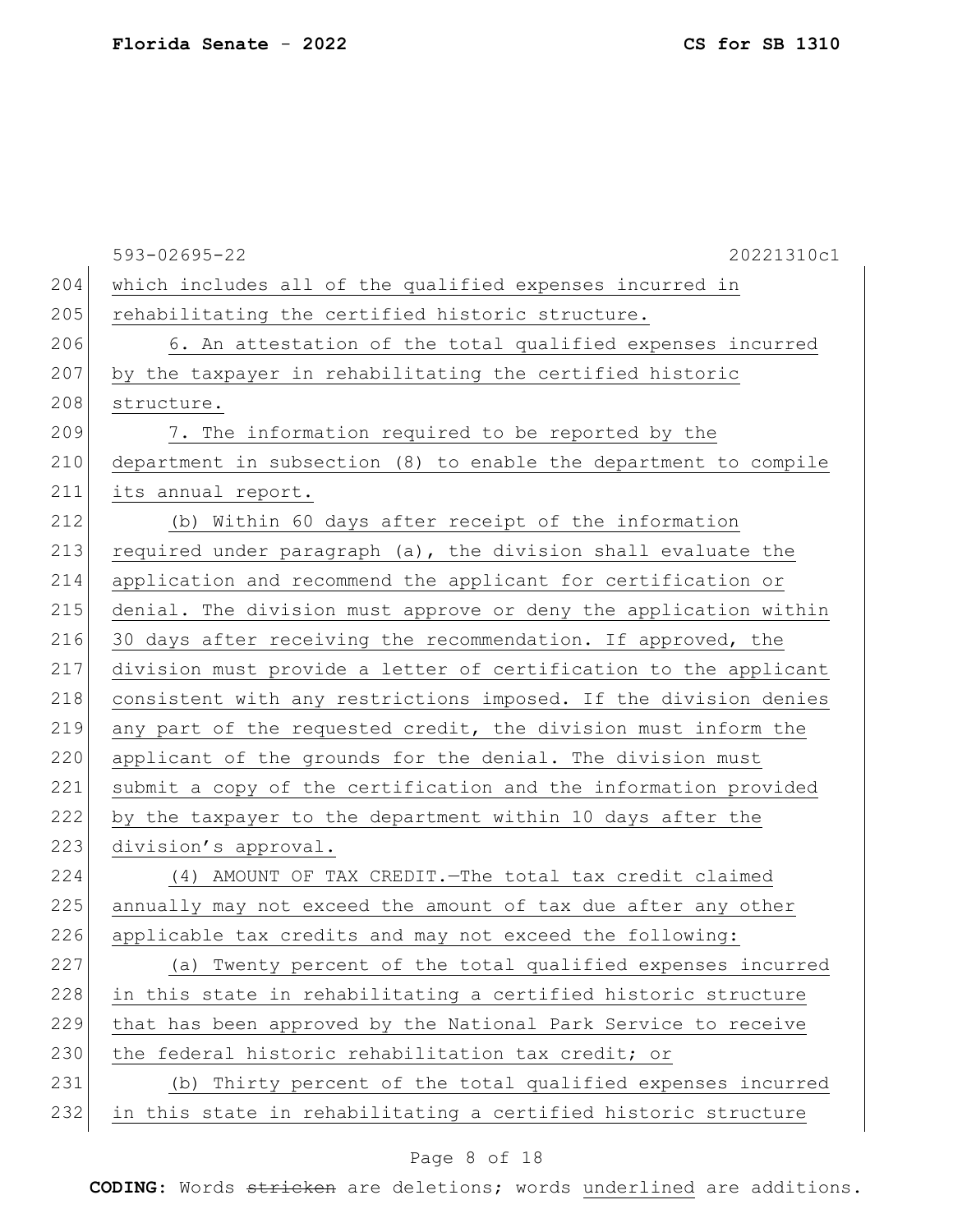|     | $593 - 02695 - 22$<br>20221310c1                                 |
|-----|------------------------------------------------------------------|
| 233 | that has been approved by the National Park Service to receive   |
| 234 | the federal historic rehabilitation tax credit and that is       |
| 235 | located within a local program area.                             |
| 236 |                                                                  |
| 237 | The tax credit may be used to offset the corporate income tax    |
| 238 | imposed in s. 220.11 and the insurance premium tax imposed in s. |
| 239 | 624.509. An insurer claiming a credit against insurance premium  |
| 240 | tax liability under this section may not be required to pay any  |
| 241 | additional retaliatory tax levied pursuant to s. 624.5091 as a   |
| 242 | result of claiming such credit. Section 624.5091 does not limit  |
| 243 | such credit in any manner.                                       |
| 244 | (5) CARRYFORWARD OF TAX CREDIT.-                                 |
| 245 | (a) If a taxpayer is eligible for a tax credit that exceeds      |
| 246 | taxes owed, the taxpayer may carry the unused tax credit forward |
| 247 | for a period of up to 5 taxable years.                           |
| 248 | (b) A carryforward is considered the remaining portion of a      |
| 249 | tax credit that cannot be claimed in the current tax year.       |
| 250 | (6) SALE OR TRANSFER OF TAX CREDIT.-                             |
| 251 | (a) A taxpayer that incurs qualified expenses may sell or        |
| 252 | transfer all or part of the tax credit that may otherwise be     |
| 253 | claimed to another taxpayer.                                     |
| 254 | (b) A taxpayer to which all or part of the tax credit is         |
| 255 | sold or transferred may sell or transfer all or part of the tax  |
| 256 | credit that may otherwise be claimed to another taxpayer.        |
| 257 | (c) A taxpayer that sells or transfers a tax credit to           |
| 258 | another taxpayer must provide a copy of the certificate of       |
| 259 | eligibility together with the audited cost report to the         |
| 260 | purchaser or transferee.                                         |
| 261 | (d) Qualified expenses may be counted only once in               |

# Page 9 of 18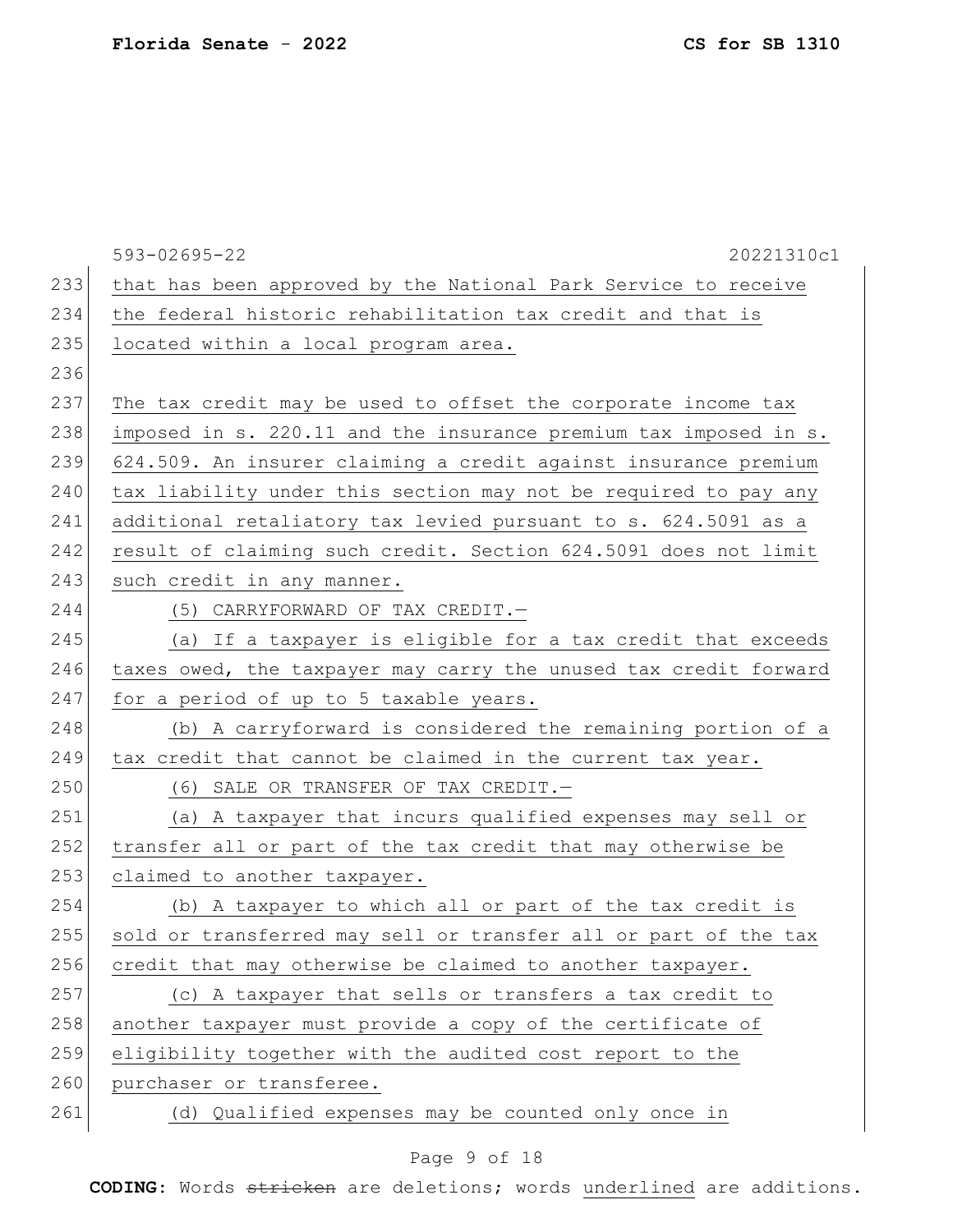593-02695-22 20221310c1 262 determining the amount of an available tax credit, and more than 263 one taxpayer may not claim a tax credit for the same qualified 264 expenses. 265 (e) There is no limit on the total number of transactions 266 for the sale or transfer of all or part of a tax credit. 267 (f)1. A taxpayer that sells or transfers a tax credit under 268 this subsection and the purchaser or transferee shall jointly 269 submit written notice of the sale or transfer to the department 270 on a form adopted by the department no later than the 30th day 271 after the date of the sale or transfer. The notice must include 272 all of the following: 273 a. The date of the sale or transfer. 274 b. The amount of the tax credit sold or transferred. 275 c. The name and federal tax identification number of the 276 taxpayer that sold or transferred the tax credit and the 277 purchaser or transferee. 278 d. The amount of the tax credit owned by the taxpayer 279 before the sale or transfer and the amount the selling or 280 transferring taxpayer retained, if any, after the sale or 281 transfer. 282 2. The sale or transfer of a tax credit under this 283 subsection does not extend the period for which a tax credit may 284 be carried forward and does not increase the total amount of the  $285$  tax credit that may be claimed. 286 3. If a taxpayer claims a tax credit for qualified 287 expenses, another taxpayer may not use the same expenses as the 288 basis for claiming a tax credit.  $289$  4. Notwithstanding the requirements of this subsection, a 290 tax credit earned by, purchased by, or transferred to a

### Page 10 of 18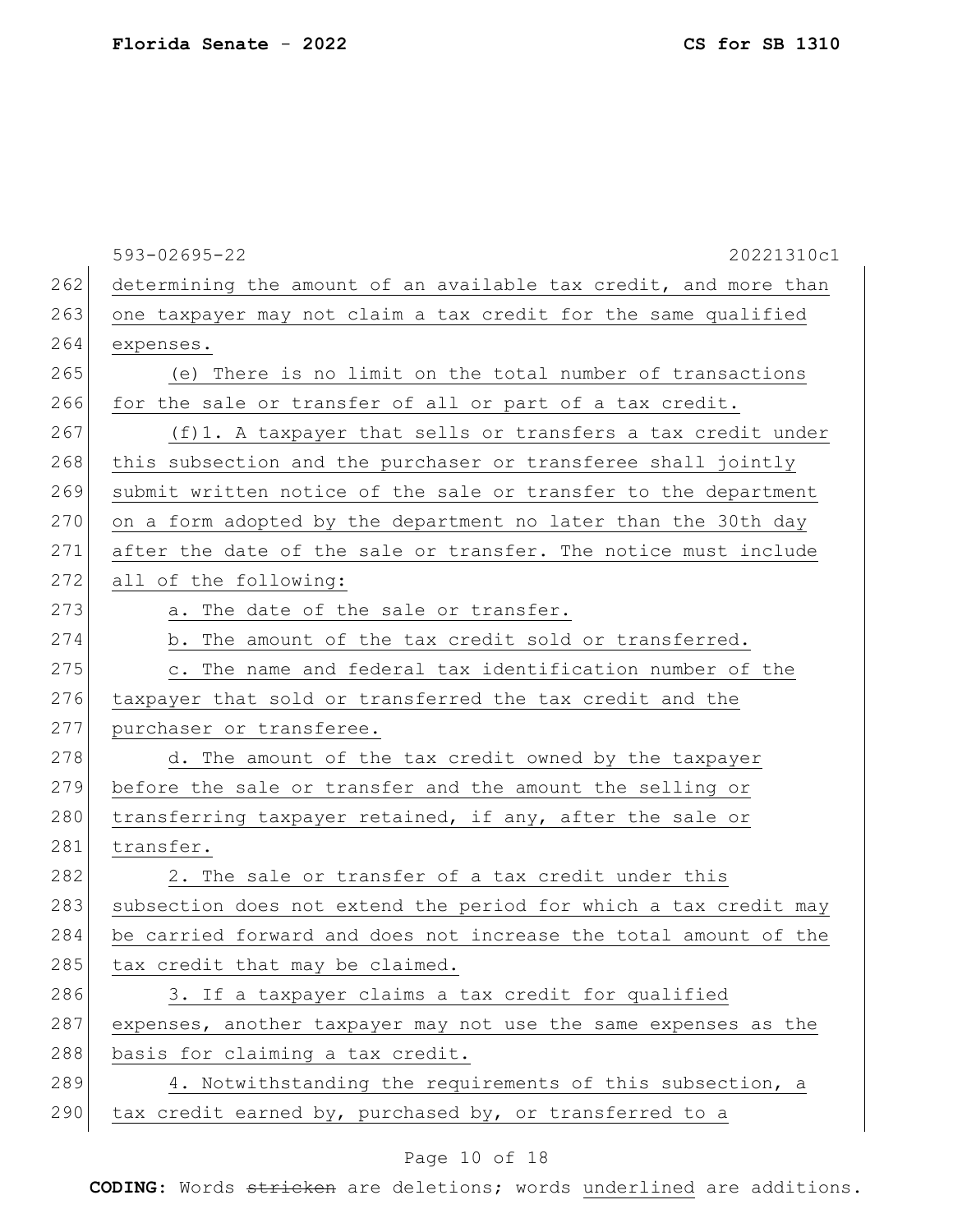|     | 593-02695-22<br>20221310c1                                       |
|-----|------------------------------------------------------------------|
| 291 | partnership, limited liability company, S corporation, or other  |
| 292 | pass-through taxpayer may be allocated to the partners, members, |
| 293 | or shareholders of that taxpayer and claimed under this section  |
| 294 | in accordance with any agreement among the partners, members, or |
| 295 | shareholders and without regard to the ownership interest of the |
| 296 | partners, members, or shareholders in the rehabilitated          |
| 297 | certified historic structure.                                    |
| 298 | (g) If the tax credit is reduced due to a determination,         |
| 299 | examination, or audit by the department, the tax deficiency      |
| 300 | shall be recovered from the taxpayer that sold or transferred    |
| 301 | the tax credit or the purchaser or transferee that claimed the   |
| 302 | tax credit up to the amount of the tax credit taken.             |
| 303 | (h) Any subsequent deficiencies shall be assessed against        |
| 304 | the purchaser or transferee that claimed the tax credit or, in   |
| 305 | the case of multiple succeeding entities, in the order of tax    |
| 306 | credit succession.                                               |
| 307 | (7) AUDIT AUTHORITY; REVOCATION AND FORFEITURE OF TAX            |
| 308 | CREDITS; FRAUDULENT CLAIMS.-                                     |
| 309 | (a) The department, with assistance from the division, may       |
| 310 | perform any additional financial and technical audits and        |
| 311 | examinations, including examining the accounts, books, or        |
| 312 | records of the tax credit applicant, to verify the legitimacy of |
| 313 | the qualified expenses included in a tax credit return and to    |
| 314 | ensure compliance with this section. If requested by the         |
| 315 | department, the division must provide technical assistance for   |
| 316 | any technical audits or examinations performed under this        |
| 317 | subsection.                                                      |
| 318 | (b) It is grounds for forfeiture of previously claimed and       |
| 319 | received tax credits if the department determines, as a result   |

# Page 11 of 18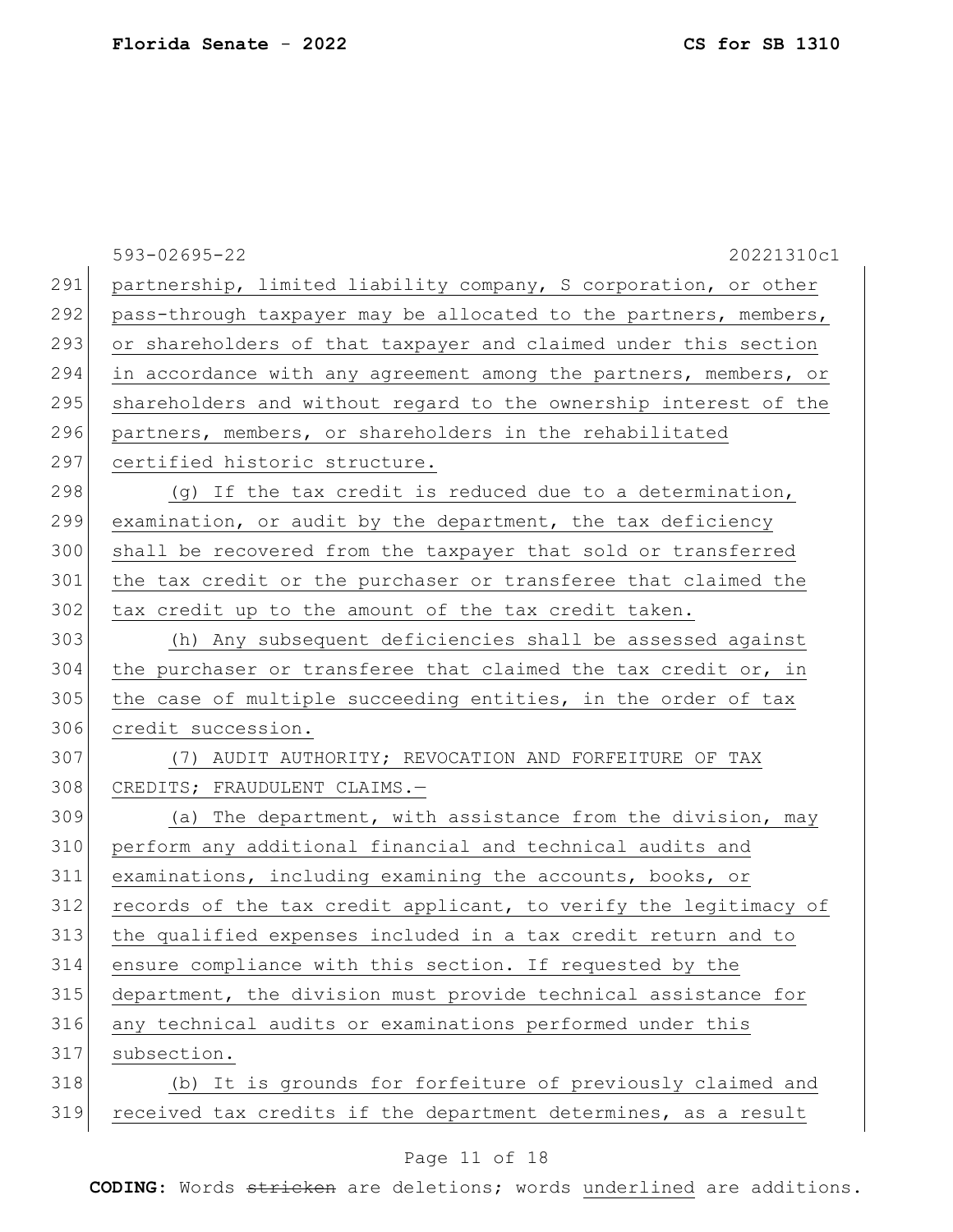593-02695-22 20221310c1 320 of an audit or information received from the division or the 321 United States Department of the Interior, that a taxpayer 322 received a tax credit pursuant to this section to which the 323 taxpayer was not entitled. In the case of fraud, the taxpayer 324 may not claim any future tax credits under this section. 325 (c) The taxpayer must return forfeited tax credits to the 326 department, and such funds shall be paid into the General 327 Revenue Fund. 328 (d) The taxpayer shall file with the department an amended 329 tax return or such other report as the department prescribes and 330 shall pay any required tax within 60 days after the taxpayer 331 receives notification from the United States Internal Revenue 332 Service that a previously approved tax credit has been revoked 333 or modified, if uncontested, or within 60 days after a final 334 order is issued following proceedings involving a contested 335 revocation or modification order. 336 (e) A notice of deficiency may be issued by the department 337 at any time within 5 years after the date on which the taxpayer 338 receives notification from the United States Internal Revenue 339 Service that a previously approved tax credit has been revoked 340 or modified. 341 (f) If a taxpayer fails to notify the department of any 342 change in its tax credit claimed, a notice of deficiency may be 343 issued at any time. In either case, the amount of any proposed 344 assessment set forth in such notice of deficiency is limited to 345 the amount of any deficiency resulting under this section from  $346$  the precomputation of the taxpayer's tax for the taxable year. 347 (g) A taxpayer that fails to report and timely pay any tax 348 due as a result of the forfeiture of its tax credit violates

#### Page 12 of 18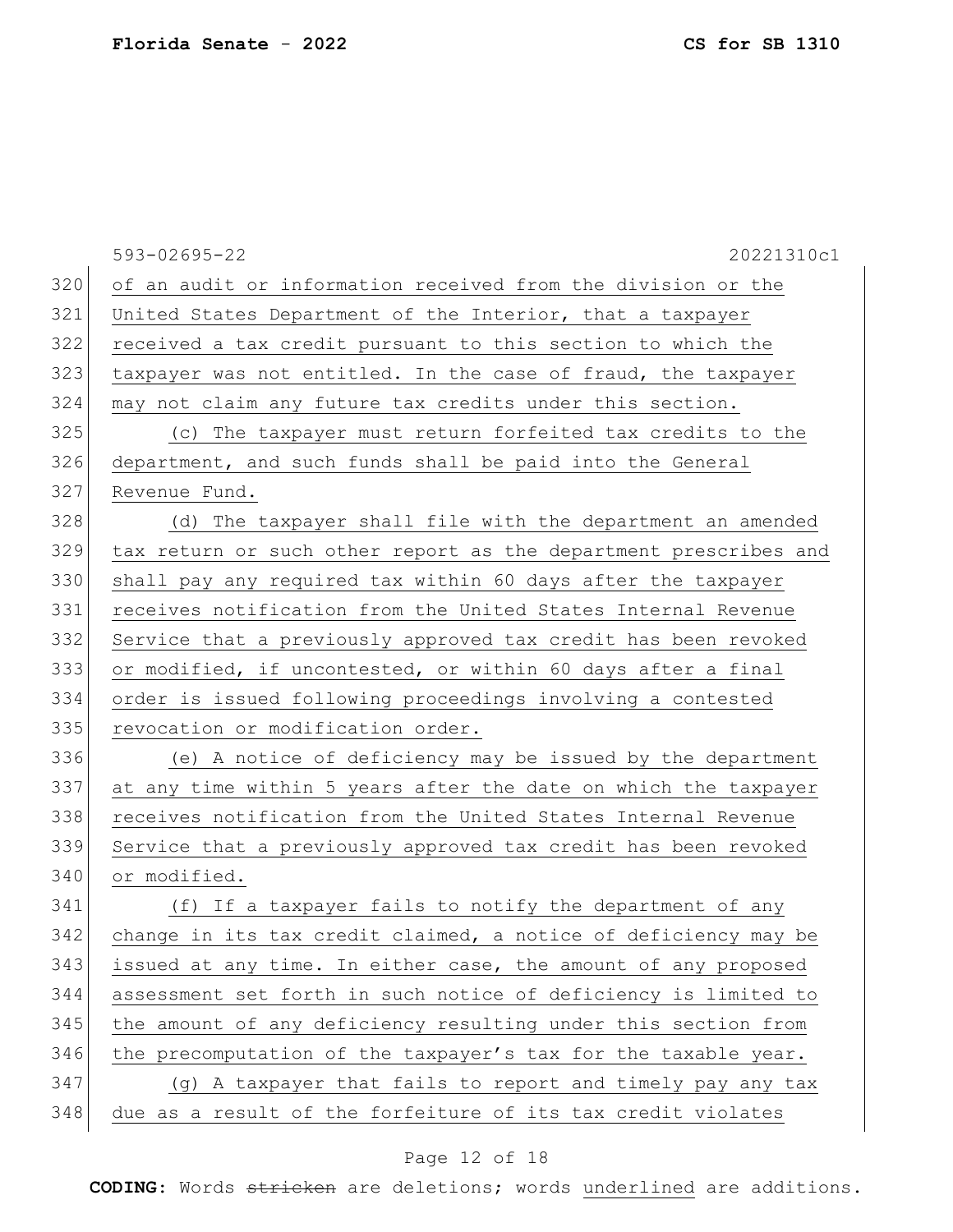|     | 593-02695-22<br>20221310c1                                      |
|-----|-----------------------------------------------------------------|
| 349 | this section and is subject to applicable penalties and         |
| 350 | interest.                                                       |
| 351 | (8) ANNUAL REPORTS. - Based on the applications submitted and   |
| 352 | approved, the department must submit a report by December 1 of  |
| 353 | each year to the President of the Senate and the Speaker of the |
| 354 | House of Representatives that identifies, in the aggregate, all |
| 355 | of the following:                                               |
| 356 | (a) The number of employees hired during construction           |
| 357 | phases.                                                         |
| 358 | (b) The use of each newly rehabilitated building and the        |
| 359 | expected number of employees hired.                             |
| 360 | (c) The number of affordable housing units created or           |
| 361 | preserved.                                                      |
| 362 | (d) The property values before and after the certified          |
| 363 | rehabilitations.                                                |
| 364 | (9) DEPARTMENT DUTIES. - The department shall:                  |
| 365 | (a) Establish a cooperative agreement with the division.        |
| 366 | (b) Establish any necessary forms required to claim a tax       |
| 367 | credit under this section.                                      |
| 368 | (c) Provide administrative guidelines and procedures            |
| 369 | required to administer this section, including rules            |
| 370 | establishing an entitlement to and sale or transfer of a tax    |
| 371 | credit under this section.                                      |
| 372 | (d) Provide examination and audit procedures required to        |
| 373 | administer this section.                                        |
| 374 | (10) RULES.-The department and the division may adopt rules     |
| 375 | to administer this section.                                     |
| 376 | Section 2. Subsection (23) is added to section 213.053,         |
| 377 | Florida Statutes, to read:                                      |

# Page 13 of 18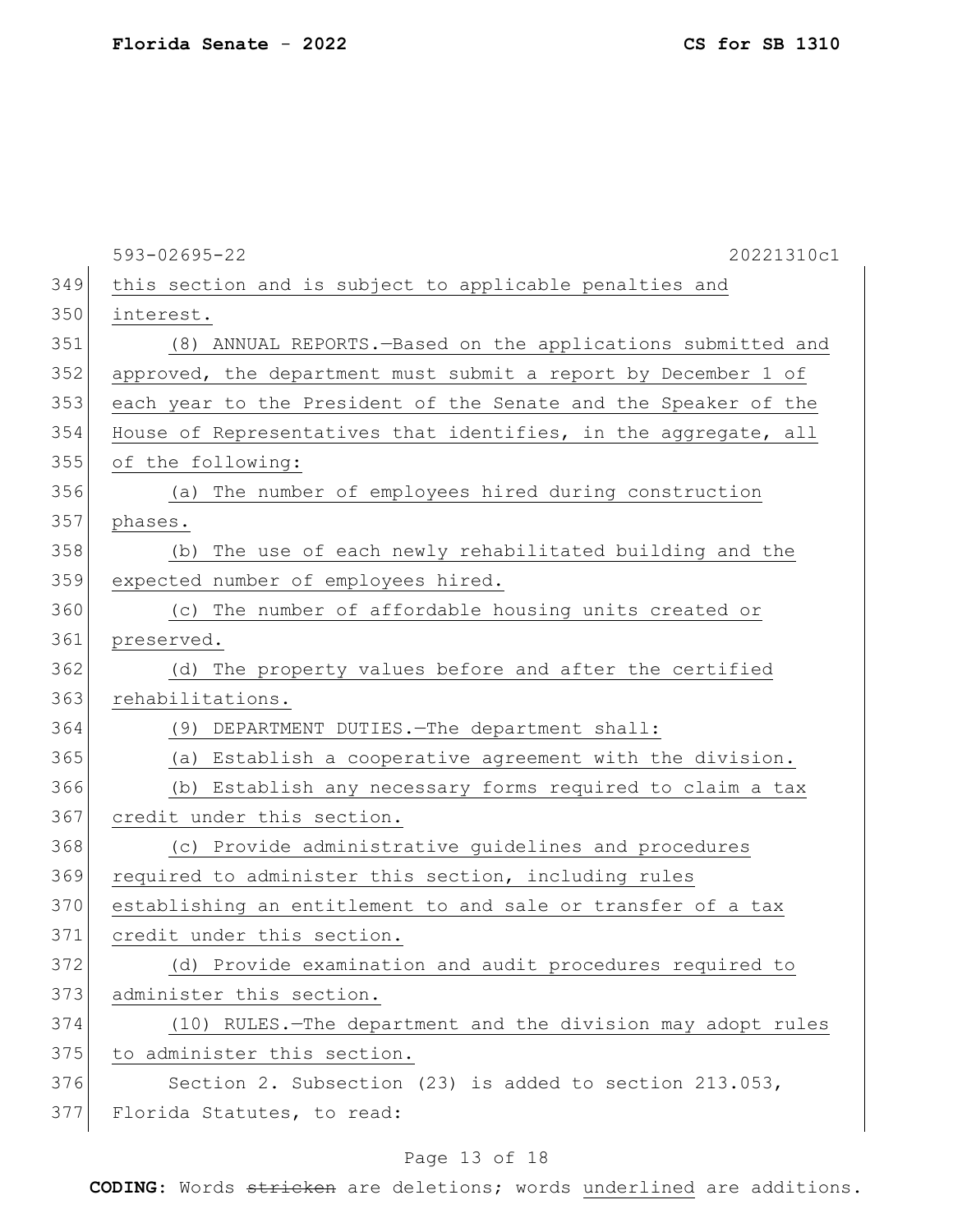593-02695-22 20221310c1 378 213.053 Confidentiality and information sharing.-379 (23) The department may make available to the Division of 380 Historical Resources of the Department of State and the 381 Secretary of the Department of the Interior of the United States 382 or his or her delegate, exclusively for official purposes, 383 information for the purposes of administering the Main Street 384 Historic Tourism and Revitalization Act pursuant to s. 220.197. 385 Section 3. Subsection (8) of section 220.02, Florida 386 Statutes, is amended to read: 387 220.02 Legislative intent. 388 (8) It is the intent of the Legislature that credits 389 against either the corporate income tax or the franchise tax be 390 applied in the following order: those enumerated in s. 631.828, 391 those enumerated in s. 220.191, those enumerated in s. 220.181,  $392$  those enumerated in s. 220.183, those enumerated in s. 220.182, 393 those enumerated in s. 220.1895, those enumerated in s. 220.195, 394 those enumerated in s. 220.184, those enumerated in s. 220.186, 395 those enumerated in s. 220.1845, those enumerated in s. 220.19, 396 those enumerated in s. 220.185, those enumerated in s. 220.1875,  $397$  those enumerated in s. 220.1876, those enumerated in s.  $398$  220.1877, those enumerated in s. 220.193, those enumerated in s. 399 288.9916, those enumerated in s. 220.1899, those enumerated in 400 | s. 220.194, those enumerated in s. 220.196, and those enumerated 401 in s. 220.198, and those enumerated in s. 220.197. 402 Section 4. Paragraph (a) of subsection (1) of section 403 220.13, Florida Statutes, is amended to read: 404 220.13 "Adjusted federal income" defined.— 405 (1) The term "adjusted federal income" means an amount 406 equal to the taxpayer's taxable income as defined in subsection

#### Page 14 of 18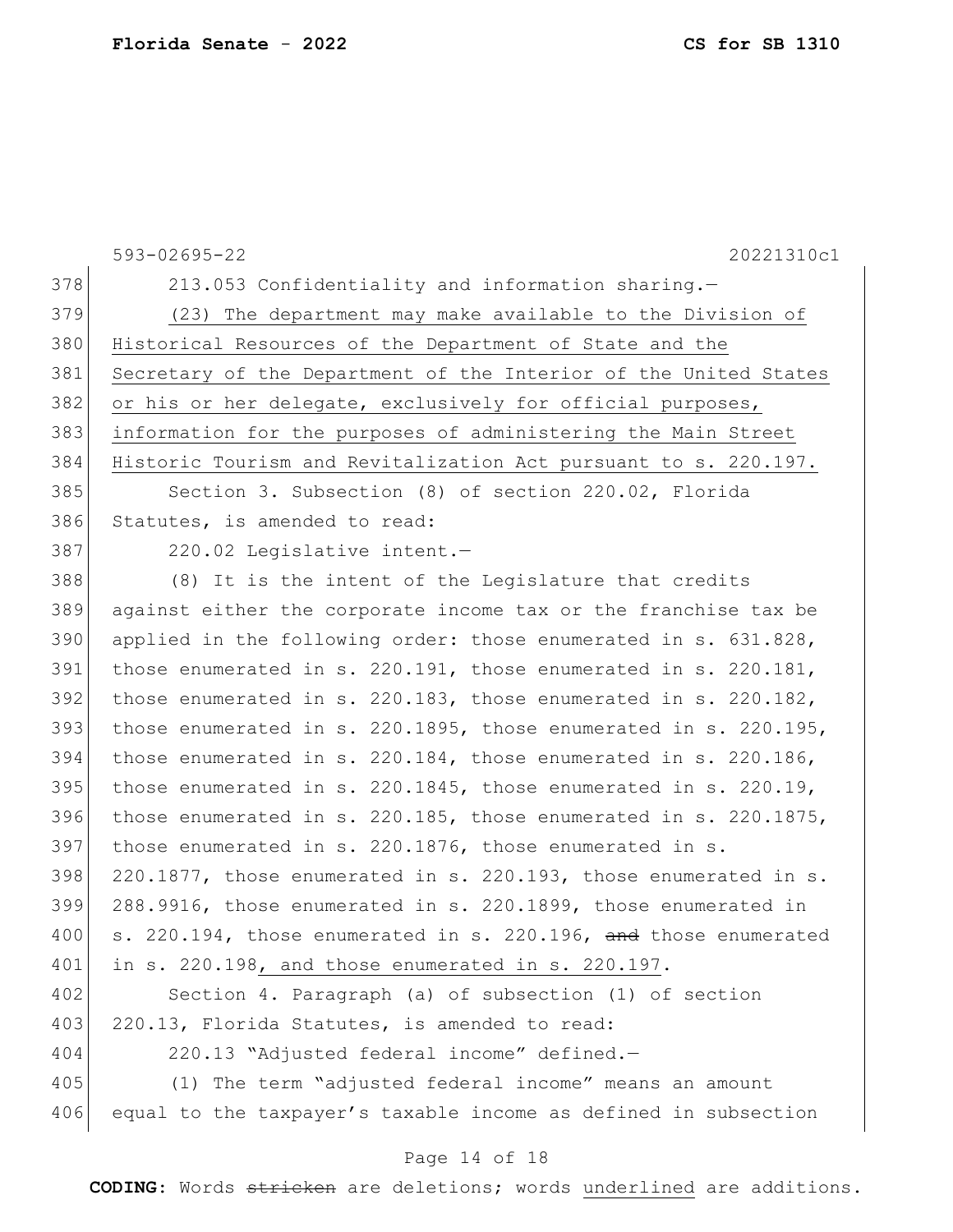593-02695-22 20221310c1 407 (2), or such taxable income of more than one taxpayer as 408 provided in s. 220.131, for the taxable year, adjusted as 409 follows: 410 (a) *Additions.*—There shall be added to such taxable income: 411 1.a. The amount of any tax upon or measured by income, 412 excluding taxes based on gross receipts or revenues, paid or 413 accrued as a liability to the District of Columbia or any state 414 of the United States which is deductible from gross income in 415 the computation of taxable income for the taxable year.  $416$  b. Notwithstanding sub-subparagraph a., if a credit taken 417 under s. 220.1875, s. 220.1876, or s. 220.1877 is added to 418 taxable income in a previous taxable year under subparagraph 11. 419 and is taken as a deduction for federal tax purposes in the 420 current taxable year, the amount of the deduction allowed shall 421 not be added to taxable income in the current year. The 422 exception in this sub-subparagraph is intended to ensure that 423 the credit under s. 220.1875, s. 220.1876, or s. 220.1877 is 424 added in the applicable taxable year and does not result in a 425 duplicate addition in a subsequent year. 426 2. The amount of interest which is excluded from taxable 427 income under s. 103(a) of the Internal Revenue Code or any other 428 federal law, less the associated expenses disallowed in the 429 computation of taxable income under s. 265 of the Internal 430 Revenue Code or any other law, excluding 60 percent of any 431 amounts included in alternative minimum taxable income, as

432 defined in s. 55(b)(2) of the Internal Revenue Code, if the 433 taxpayer pays tax under s. 220.11(3).

434 3. In the case of a regulated investment company or real 435 estate investment trust, an amount equal to the excess of the

#### Page 15 of 18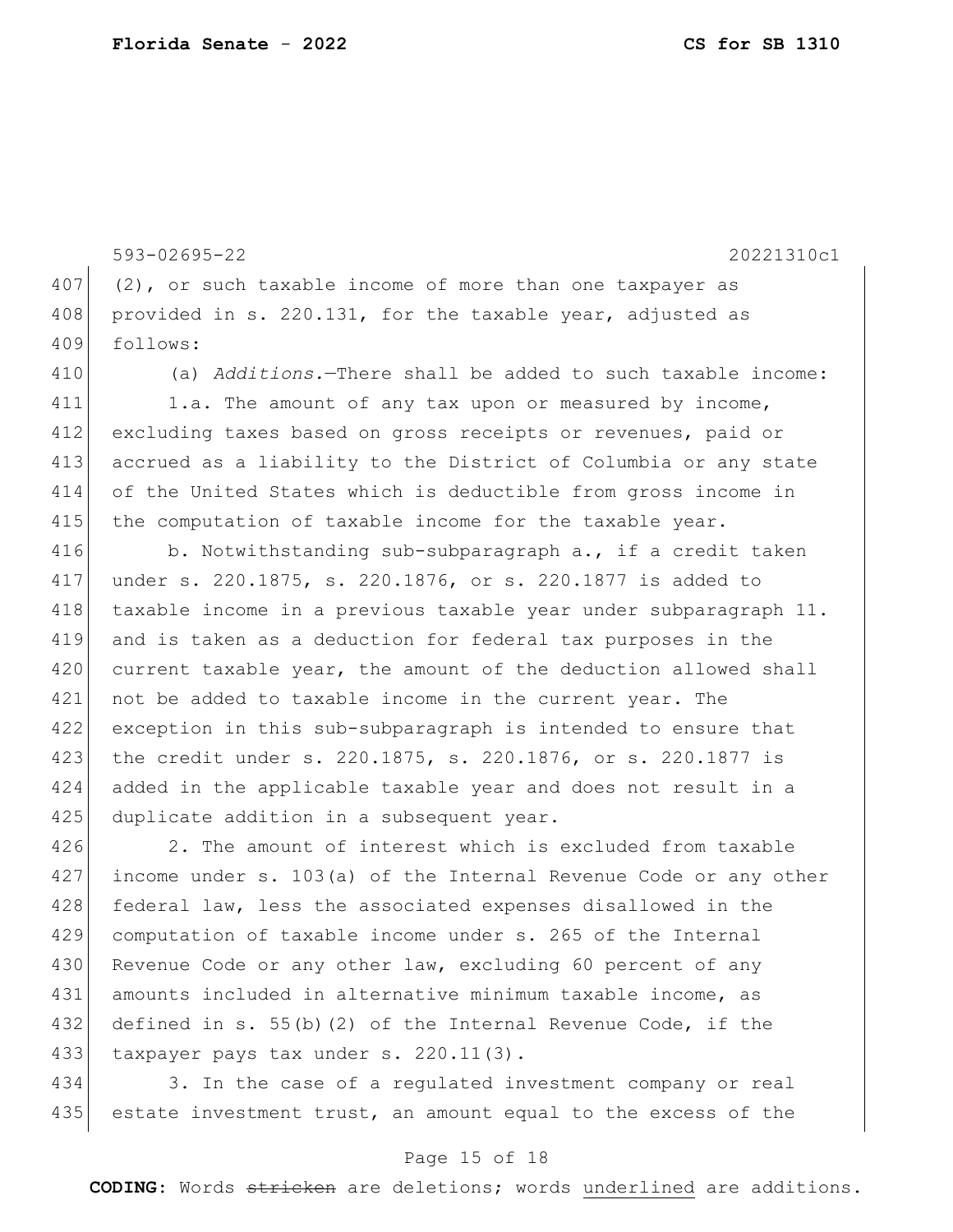593-02695-22 20221310c1 436 net long-term capital gain for the taxable year over the amount 437 of the capital gain dividends attributable to the taxable year. 438 438 4. That portion of the wages or salaries paid or incurred 439 for the taxable year which is equal to the amount of the credit 440 allowable for the taxable year under s. 220.181. This 441 subparagraph shall expire on the date specified in s. 290.016 442 for the expiration of the Florida Enterprise Zone Act. 443 5. That portion of the ad valorem school taxes paid or 444 incurred for the taxable year which is equal to the amount of 445 the credit allowable for the taxable year under s. 220.182. This 446 subparagraph shall expire on the date specified in s. 290.016 447 for the expiration of the Florida Enterprise Zone Act. 448 6. The amount taken as a credit under s. 220.195 which is 449 deductible from gross income in the computation of taxable 450 income for the taxable year. 451 7. That portion of assessments to fund a quaranty 452 association incurred for the taxable year which is equal to the 453 amount of the credit allowable for the taxable year. 454 8. In the case of a nonprofit corporation which holds a 455 pari-mutuel permit and which is exempt from federal income tax 456 as a farmers' cooperative, an amount equal to the excess of the 457 gross income attributable to the pari-mutuel operations over the 458 attributable expenses for the taxable year. 459 9. The amount taken as a credit for the taxable year under 460 s. 220.1895. 461 10. Up to nine percent of the eligible basis of any

462 designated project which is equal to the credit allowable for 463 the taxable year under s. 220.185.

464 11. Any amount taken as a credit for the taxable year under

#### Page 16 of 18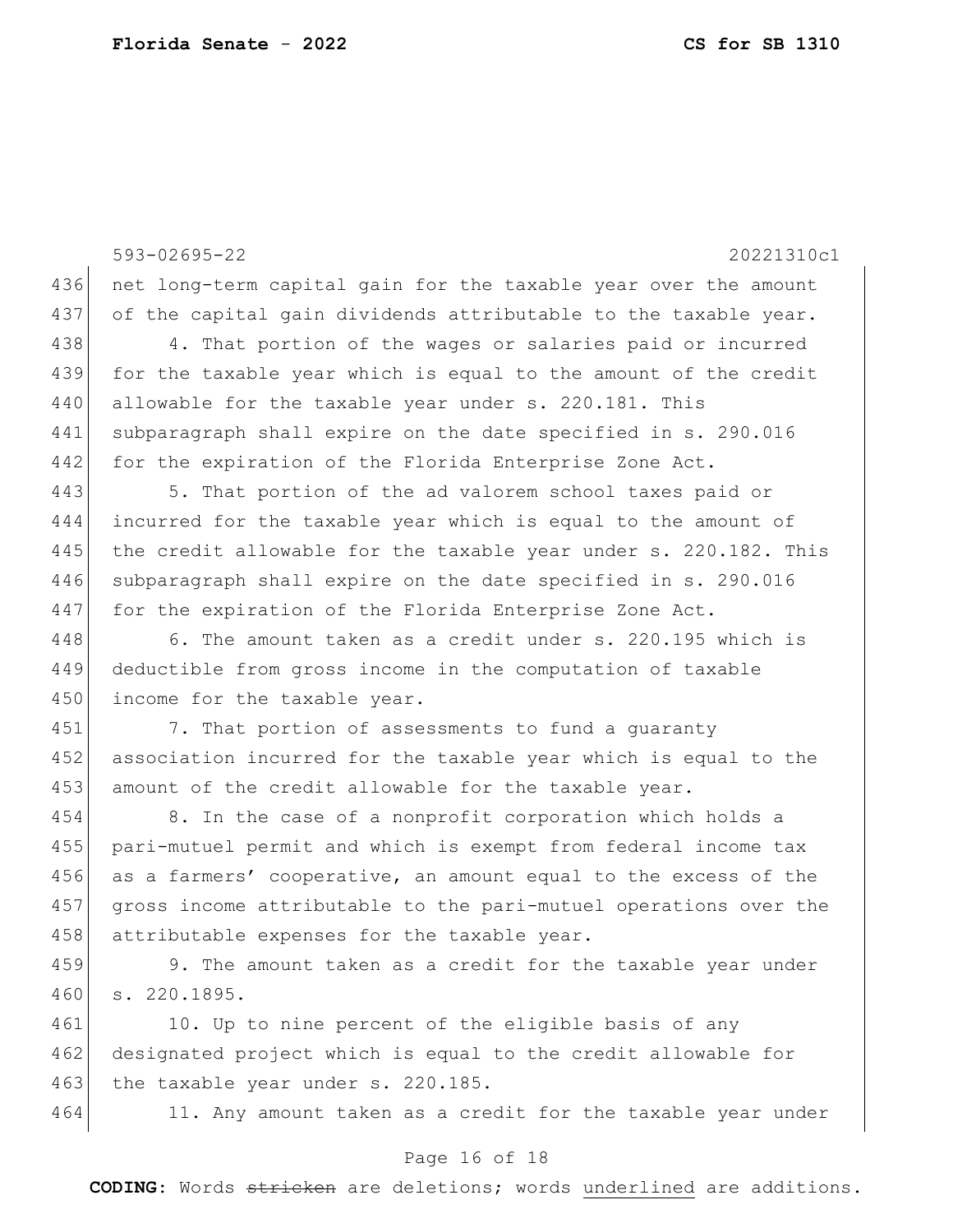|     | 593-02695-22<br>20221310c1                                      |
|-----|-----------------------------------------------------------------|
| 465 | s. 220.1875, s. 220.1876, or s. 220.1877. The addition in this  |
| 466 | subparagraph is intended to ensure that the same amount is not  |
| 467 | allowed for the tax purposes of this state as both a deduction  |
| 468 | from income and a credit against the tax. This addition is not  |
| 469 | intended to result in adding the same expense back to income    |
| 470 | more than once.                                                 |
| 471 | 12. The amount taken as a credit for the taxable year under     |
| 472 | s. 220.193.                                                     |
| 473 | 13. Any portion of a qualified investment, as defined in s.     |
| 474 | 288.9913, which is claimed as a deduction by the taxpayer and   |
| 475 | taken as a credit against income tax pursuant to s. 288.9916.   |
| 476 | 14. The costs to acquire a tax credit pursuant to s.            |
| 477 | 288.1254(5) that are deducted from or otherwise reduce federal  |
| 478 | taxable income for the taxable year.                            |
| 479 | 15. The amount taken as a credit for the taxable year           |
| 480 | pursuant to s. 220.194.                                         |
| 481 | 16. The amount taken as a credit for the taxable year under     |
| 482 | s. 220.196. The addition in this subparagraph is intended to    |
| 483 | ensure that the same amount is not allowed for the tax purposes |
| 484 | of this state as both a deduction from income and a credit      |
| 485 | against the tax. The addition is not intended to result in      |
| 486 | adding the same expense back to income more than once.          |
| 487 | 17. The amount taken as a credit for the taxable year           |
| 488 | pursuant to s. 220.198.                                         |
| 489 | 18. The amount taken as a credit for the taxable year           |
| 490 | pursuant to s. 220.197.                                         |
| 491 | Section 5. Subsection (7) of section 624.509, Florida           |
| 492 | Statutes, is amended to read:                                   |
| 493 | 624.509 Premium tax; rate and computation.-                     |

# Page 17 of 18